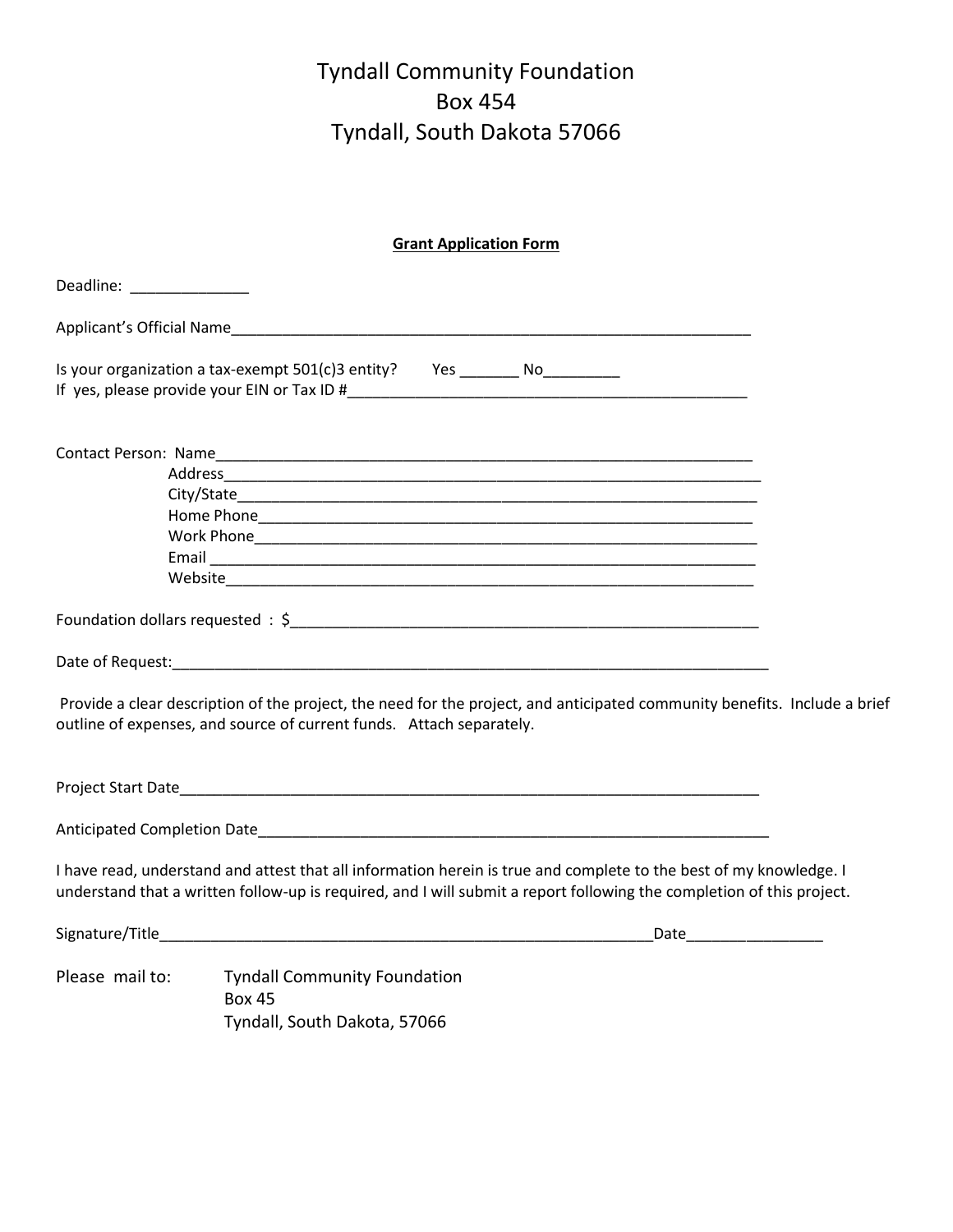## **Grant-making Guidelines** Tyndall Community Foundation

#### **Qualification:**

1) Purpose of the project should fulfill a community need. (for example: is your project going to benefit the community in general)

2) IRS now requires a non-profit organization be verified by the IRS. Proof of non-profit status may be required upon request. Governmental entities (cities, counties, schools) and churches are exempt from the verification requirements and do qualify to receive grant funding.

### **Discrimination:**

Applications from agencies offering services exclusively to one gender, age, group or race will be closely scrutinized for discriminatory practices.

### **Fund Distribution:**

1) Grant applications must be completed in full .

2) Grants will be reviewed and awarded at the discretion of the Tyndall Community Foundation Board.

3) All applicants will be informed verbally and /or in writing to the approval or disapproval of their application.

4) Funds must be used within 12 months from awarding or funds will revert back to the community funds account.

#### **Limitations:**

Tyndall Community Foundation will grant no more than a maximum of 4.5% of Fund's Value in any single year.

Recipients may be eligible for one grant every other year, unless surplus money is available.